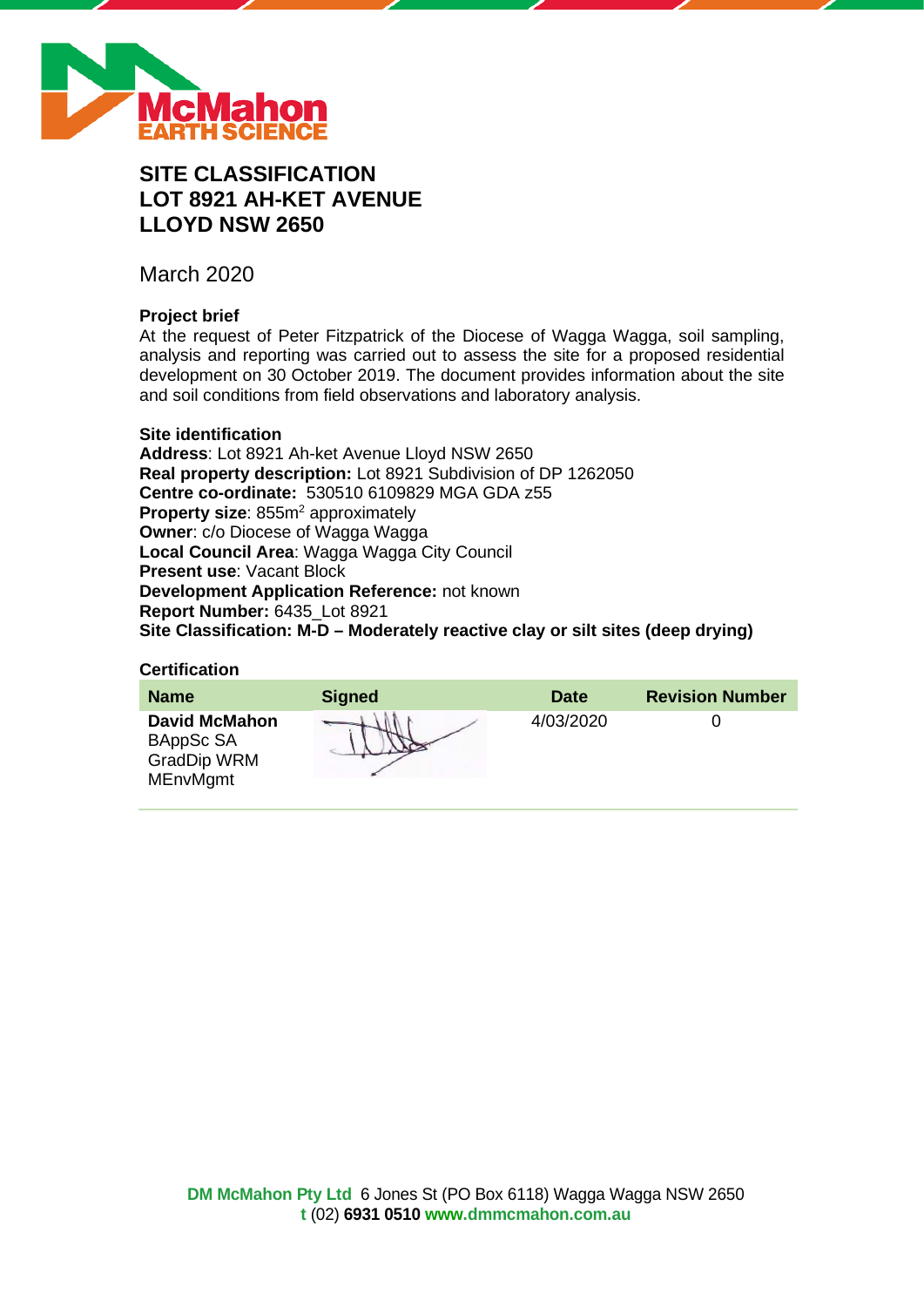## **Physical characteristics of the site**

A desktop review and investigation of the topography, hydrology, soil, lithology, geology and hydrogeology of the site has been undertaken and are as follows:

## **Topography**

The Lake Albert 1:25,000 Topographic Map (Sheet 8327-1S) indicates that the site is located at an elevation of approximately 251m AHD. The site landform is classed as a simple slope and the slope class is gently inclined.

#### **Vegetation**

The site is devoid of vegetation.

#### **Hydrology**

The nearest named waterway is Stringybark Creek located 3414m to the south east of the site. Due to the relative incline of the site, rainfall is likely to both run off and infiltrate into the relatively permeable topsoil.

#### **Weather**

The average rainfall for Wagga Wagga is approximately 526.8mm per annum, with the wettest months being October, June and July. Annual mean evaporation for the region is 1715.5mm with mean daily evaporation ranges from 1.2mm in July to 9.2mm in January. Wagga Wagga is characterised by cold wet winters and hot dry summers with mean maximum temperatures ranging from 12.9°C in July to 31.9 °C in January and mean minimum temperatures ranging from 1.3ºC in July to 15.9ºC in February. Rainfall, temperature and evaporation data from Wagga Wagga Agricultural Institute 73127 (www.bom.gov.au).

#### **Soil & Landform**

The site lies within the mapping unit ld from the Soil Landscapes of the Wagga Wagga 1:100 000 Sheet (DLWC, 1997). The map unit ld is described as:

## *ld – Lloyd (Erosional Landscapes)*

*Landscape*: rolling low hills on Ordovician metasedimentary rocks. Local relief 30–90 m; slopes 10–20%. Broad crests and ridges; long waning mid to lower slopes; broad drainage depressions. Variable rock outcrop 0–50%. Extensively to completely cleared mid to high open-forest.

*Soils*: shallow (<0.5 m), moderately well-drained Paralithic Leptic Rudosols (Lithosols) on some crests, ridges and upper slopes; deep (1.0–1.5 m), imperfectly drained Red Kurosols (Red Podzolic Soils) on other crests and upper slopes; moderately deep (0.5– 1.0m), moderately well-drained Red Chromosols and Kurosols (Red Podzolic Soils) on mid to lower slopes; and moderately deep (0.5–1.0 m), imperfectly drained Brown Kurosols (Yellow Podzolic Soils) in drainage lines.

*Limitations*: high erosion hazard; steep slopes (localised); localised rock outcrop; localised poor drainage; localised waterlogging; foundation hazard (localised); mass movement; shallow, stony and strongly acid soils (on ridges and upper slopes); localised aluminium toxicity; localised salinity.

#### **Lithology and Geology**

Undivided Ordovician metasedimentary rocks—thinly interbedded siltstones, shales and phyllites, with minorschists and minor quartzites. Lithology is highly variable

over a short distance. Relatively thick (1 m to several metres) colluvial and slopewash clayey sediments occur on lower slopes and in drainage depressions. There is generally no rock outcrop, but occasionally <50% (at sites usually underlain by sandstone).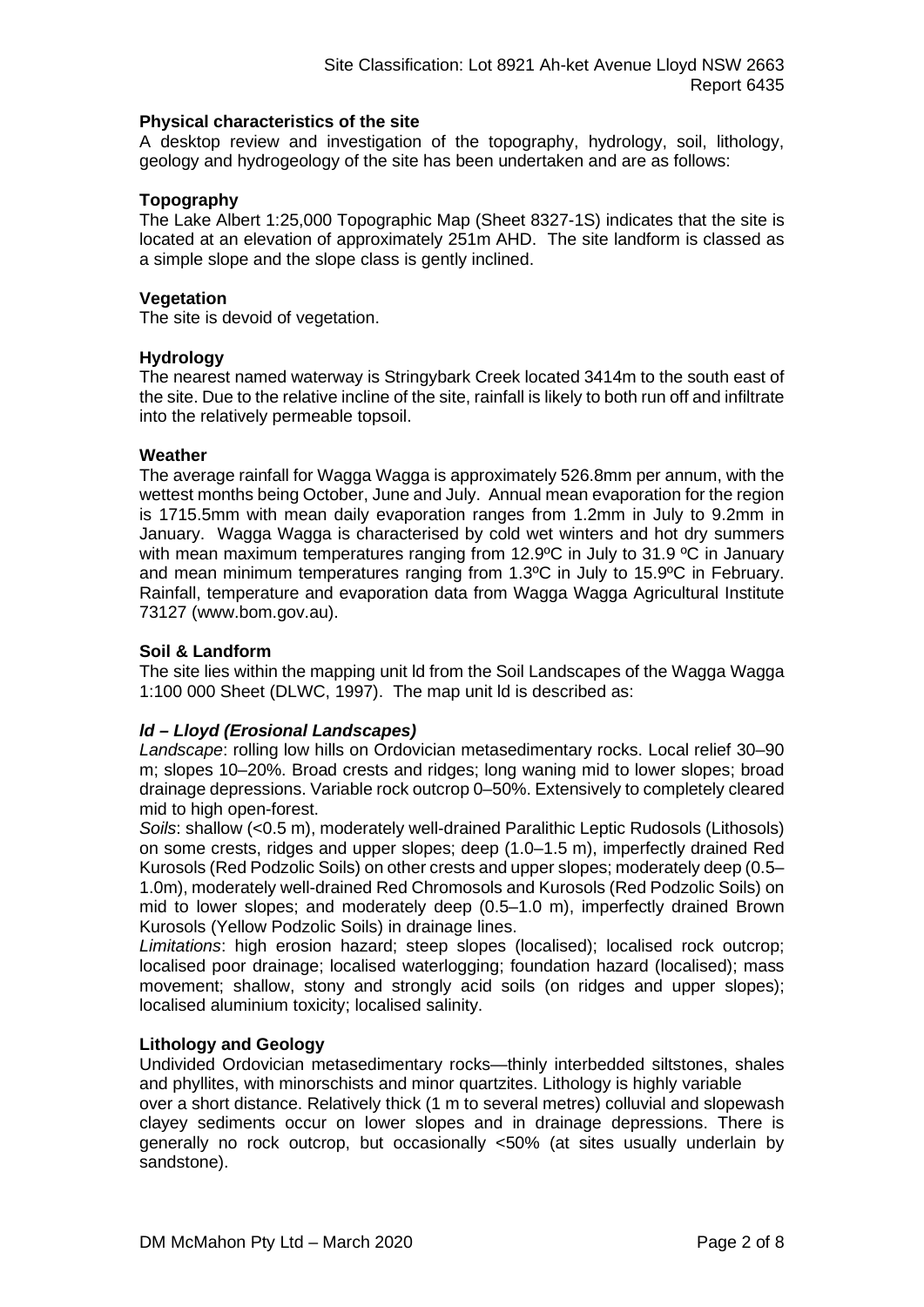# **Hydrogeology**

From the Geoscience Australia hydrogeology dataset, the groundwater beneath the site is described as porous, extensive highly productive aquifers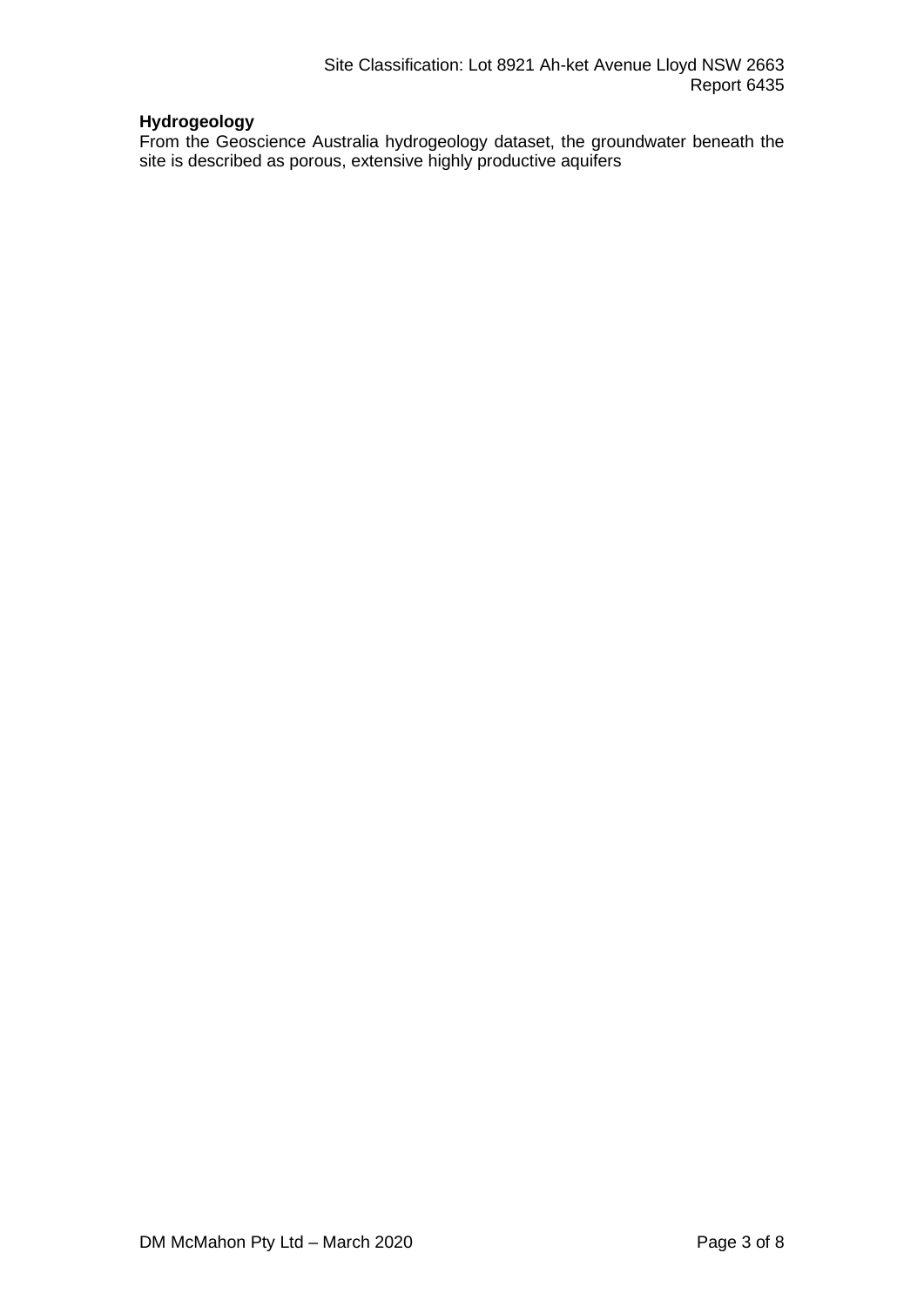# **Site Condition**

Through site investigation, field observations, in situ tests and laboratory analysis the following site geotechnical model has been developed. Details of the general conditions encountered with a field description of the soil, engineering properties and the location of the boreholes can be seen as follows, Table 1, Figure 1.

| <b>Soil Origin</b>                        | <b>Depth</b><br>(m) | <b>Class</b><br>(AS1726)<br>$-2017)$ | Soil Name /<br><b>Description</b> | Grain<br><b>Size</b> | <b>Primary</b><br><b>Colour</b> | <b>Mottle</b><br><b>Colour</b> | <b>Mois-</b><br>ture | Plas-<br>ticity | <b>Consis</b><br>-tency | <b>Observations</b><br>and/or comments                                | <b>Engineering</b><br><b>Properties</b> |
|-------------------------------------------|---------------------|--------------------------------------|-----------------------------------|----------------------|---------------------------------|--------------------------------|----------------------|-----------------|-------------------------|-----------------------------------------------------------------------|-----------------------------------------|
| <b>Borehole 1</b>                         |                     |                                      |                                   |                      |                                 |                                |                      |                 |                         |                                                                       |                                         |
| <b>FILL</b>                               | $0.0 - 0.2$         | <b>SC</b>                            | Sandy CLAY                        | Fine/<br>Coarse      | Reddish<br>Yellow               | Nil                            | D                    | Low             | <b>Stiff</b>            | $\blacksquare$                                                        |                                         |
| <b>FILL</b>                               | $0.2 - 0.6$         | <b>SC</b>                            | Sandy CLAY                        | Fine/<br>Coarse      | Reddish<br>Yellow               | Nil                            | D                    | Low             | <b>Stiff</b>            | $\overline{\phantom{a}}$                                              |                                         |
| Residual                                  | $0.6 - 1.0$         | <b>SC</b>                            | Sandy CLAY                        | Fine/<br>Coarse      | Yellow                          | Nil                            | D                    | Low             | Very<br><b>Stiff</b>    |                                                                       | <b>Ys</b><br>Expansivity<br>20-40mm     |
| Extremely<br>Weathered<br><b>Material</b> | $1.0 - 2.0$         | <b>SM</b>                            | Sandy SILT                        | Fine/<br>Coarse      | Grey                            | Nil                            | D                    | Low             | Very<br><b>Stiff</b>    | Weathered<br>Ordovician<br>Metasediment.<br>Refusal at 2.0m on<br>OM. |                                         |

**Table 1:** *Site geotechnical model with field description and observations*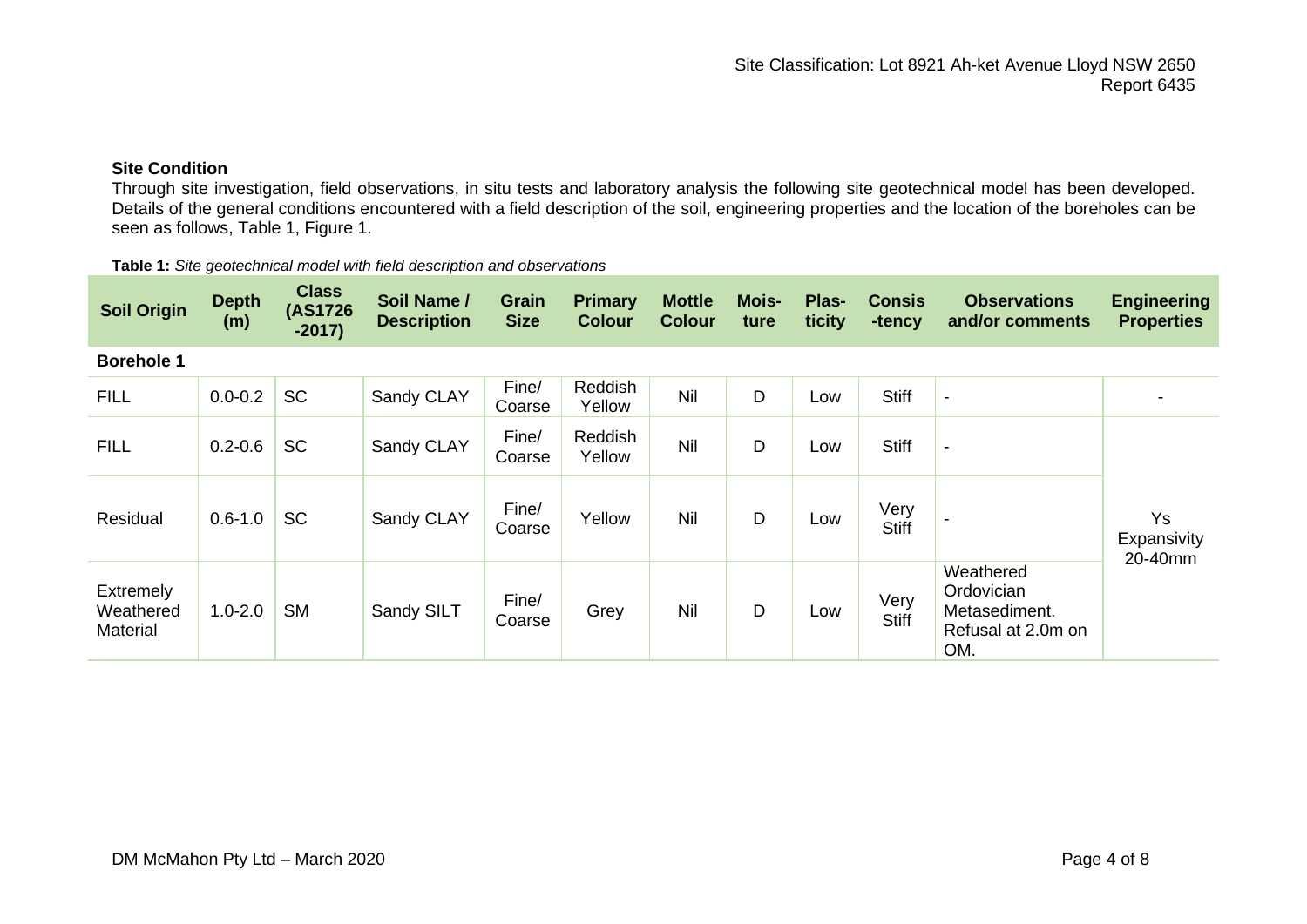Site Classification: Lot 8921 Ah-ket Avenue Lloyd NSW 2663 Report 6435



**Figure 1:** *Annotated site plan overlain on aerial photograph depicting borehole locations*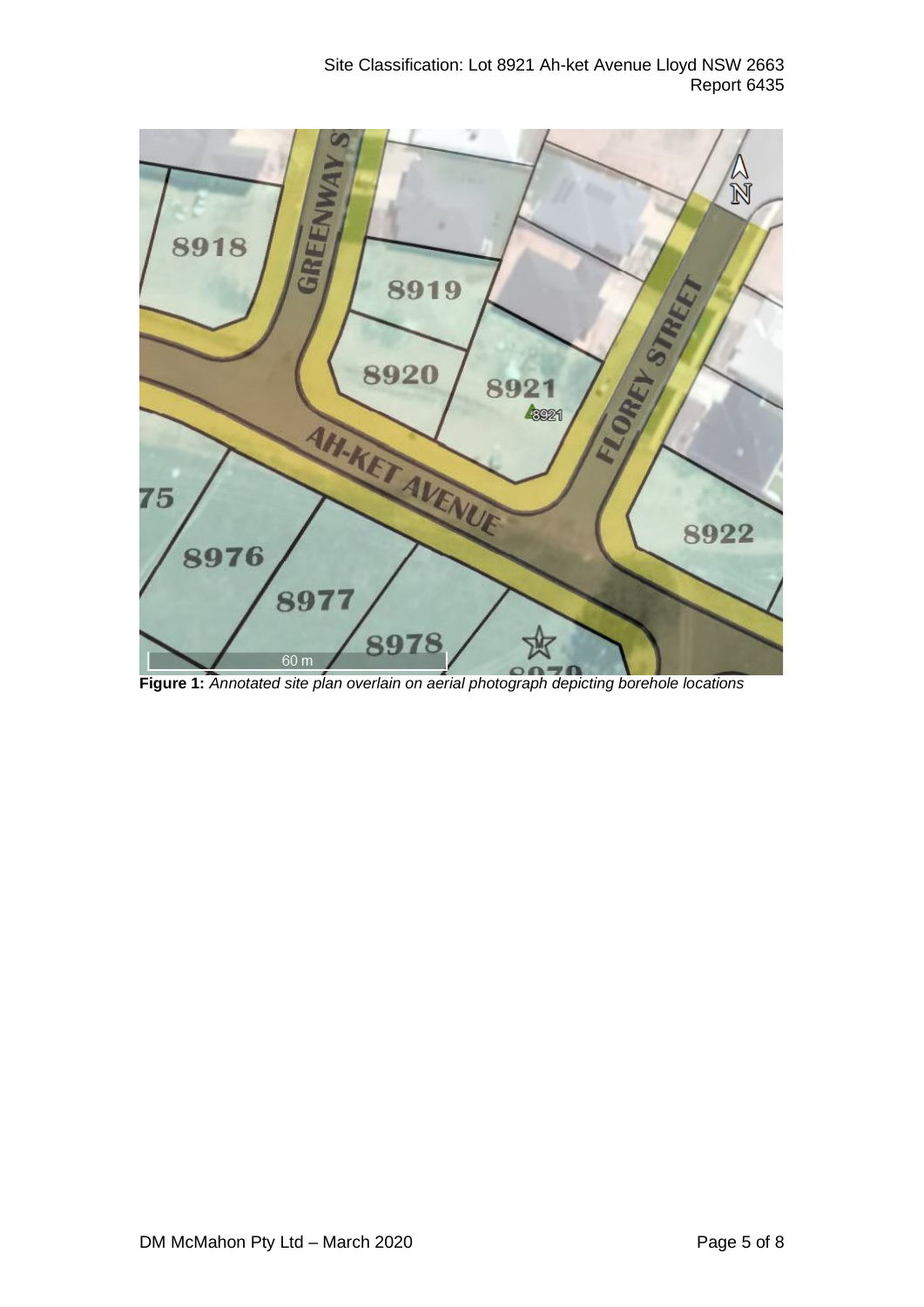## **Site Classification**

Based on the field assessment and laboratory data and assumptions therein the site is classified as **M-D – Moderately reactive clay or silt sites (deep drying), which may experience moderate ground movement from moisture changes** by reference to AS2870:2011.

## **Assumptions**

Site investigation and classification was carried out by reference to AS2870:2011. The proposed building is a single storey residential development.

This classification is based on the footings being founded into the underlying FILL or residual 'SC' sandy clay soils. If the footings are not into the specified material the site classification will need to be reassessed.

Footings may be founded partly on fill and partly on natural material depending on founding depths. As such, footing design may require careful consideration by the structural engineer to minimise potential differential settlement.

An allowable bearing pressure of up to 50kPa and 100kPa for raft slab beams and strip footings respectively may be adopted.

If more than 0.4m of uncontrolled fill is present or placed, or if depth of excavation within the building area extends more than 0.5m below the existing surface, the above classification will need to be reassessed.

Any earthworks on site will be carried out by reference to AS3798: 2007.

If any unconsolidated or saturated soils are encountered during excavation, or conditions that are not alike the above description, the site supervisor should be informed, the work stopped and this office be contacted immediately for further evaluation.

Where trees and large shrubs are removed from the site all roots are to be removed and voids replaced with compacted fill by reference to AS3798:2007.

The soils investigated are all natural ground and no free groundwater was encountered at the time of the investigation.

Site drainage and vegetation limitations are adhered to as per the CSIRO Foundation Management and Footing Performance: A Homeowner's guide, BTF-2011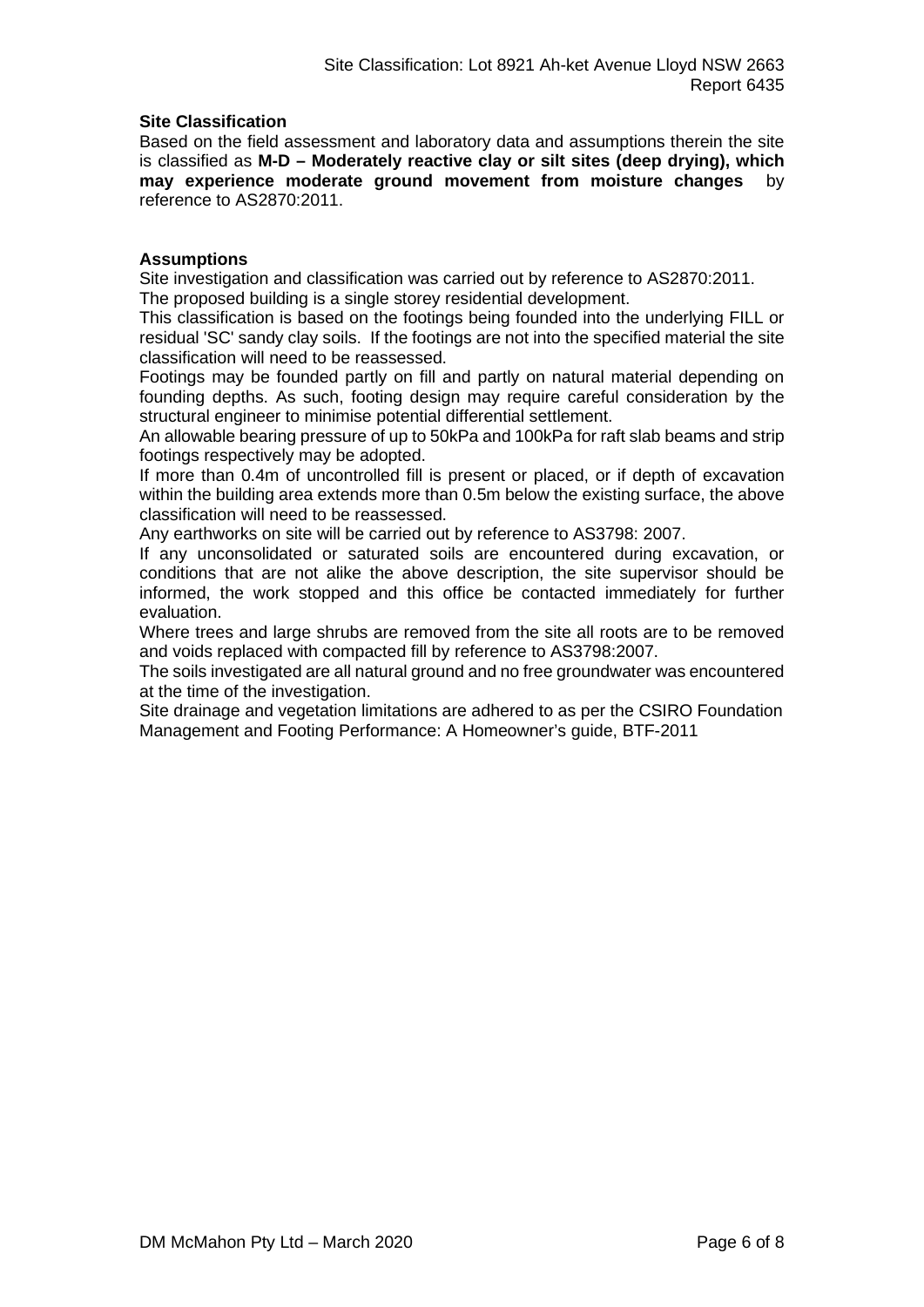# Site Classification: Lot 8921 Ah-ket Avenue Lloyd NSW 2663 Report 6435

| <b>Log Column</b>                |                      | <b>Symbol</b>                                                              | <b>Definition</b>                                                                                                                                                                                                                                                                                                                                                                                                          |  |  |  |
|----------------------------------|----------------------|----------------------------------------------------------------------------|----------------------------------------------------------------------------------------------------------------------------------------------------------------------------------------------------------------------------------------------------------------------------------------------------------------------------------------------------------------------------------------------------------------------------|--|--|--|
| Soil Origin                      |                      | <b>TOPSOIL</b>                                                             | Mantle of surface and/or near-surface soil often but not always defined by high levels of organic<br>material, both dead and living. Remnant topsoils are topsoils that subsequently been buried by<br>other transported soils. Roots of trees may extend significantly into otherwise unaltered soil and<br>the presence of roots is not a sufficient reason for describing a material as topsoil.                        |  |  |  |
|                                  |                      | <b>FILL</b>                                                                | Any material which has been placed by anthropogenic processes                                                                                                                                                                                                                                                                                                                                                              |  |  |  |
|                                  |                      | Alluvial                                                                   | Deposited by streams and rivers                                                                                                                                                                                                                                                                                                                                                                                            |  |  |  |
|                                  |                      | Colluvial                                                                  | Soil and rock debris transported down slope by gravity, with or without the assistance of flowing<br>water and generally deposited in gullies or at the base of slopes. Colluvium is often used to<br>refer to thicker deposits such as those formed from landslides, whereas the term 'slopewash'<br>may be used for thinner and more widespread deposits that accumulate gradually over longer<br>geological timeframes. |  |  |  |
|                                  |                      | Extremely<br>weathered<br>material                                         | Formed directly from in situ weathering of geological formations. Although this material is of soil<br>strength, it retains the structure and/or fabric of the parent rock material.                                                                                                                                                                                                                                       |  |  |  |
|                                  |                      | Residual                                                                   | Formed directly from in situ weathering of geological formations. These soils no longer retain<br>any visible structure or fabric of the parent soil or rock material                                                                                                                                                                                                                                                      |  |  |  |
| Class                            |                      | GW                                                                         | Gravel and gravel-sand mixtures, little to no fines                                                                                                                                                                                                                                                                                                                                                                        |  |  |  |
| (AS1726-<br>2017)                |                      | GP<br>Gravel and gravel-sand mixtures, little to no fines, uniform gravels |                                                                                                                                                                                                                                                                                                                                                                                                                            |  |  |  |
|                                  |                      | GМ                                                                         | Gravel-silt mixtures and gravel-sand-silt mixtures                                                                                                                                                                                                                                                                                                                                                                         |  |  |  |
|                                  |                      | GC<br>Gravel-clay mixtures and gravel-sand-clay mixtures                   |                                                                                                                                                                                                                                                                                                                                                                                                                            |  |  |  |
|                                  |                      | SW                                                                         | Sand and gravel-sand mixtures, little to no fines                                                                                                                                                                                                                                                                                                                                                                          |  |  |  |
|                                  | Coarse grained soils | SP                                                                         | Sand and gravel-sand mixtures, little to no fines                                                                                                                                                                                                                                                                                                                                                                          |  |  |  |
|                                  |                      | <b>SM</b>                                                                  | Sand-silt mixtures                                                                                                                                                                                                                                                                                                                                                                                                         |  |  |  |
|                                  |                      | SC                                                                         | Sand-clay mixtures                                                                                                                                                                                                                                                                                                                                                                                                         |  |  |  |
|                                  |                      | ML                                                                         | Inorganic silt and very fine sand, rock flour, silty or clayey fine sand or silt with low plasticity                                                                                                                                                                                                                                                                                                                       |  |  |  |
|                                  |                      | CL, CI                                                                     | Inorganic clays of low to medium plasticity, gravelly clay, sandy clay                                                                                                                                                                                                                                                                                                                                                     |  |  |  |
|                                  |                      | OL                                                                         | Organic silt                                                                                                                                                                                                                                                                                                                                                                                                               |  |  |  |
|                                  |                      | MН                                                                         | Inorganic silt                                                                                                                                                                                                                                                                                                                                                                                                             |  |  |  |
|                                  | Fine grained soils   | CН                                                                         | Inorganic clays of high plasticity                                                                                                                                                                                                                                                                                                                                                                                         |  |  |  |
|                                  |                      | OH                                                                         | Organic clay of medium to high plasticity, organic silt                                                                                                                                                                                                                                                                                                                                                                    |  |  |  |
|                                  |                      | Pt                                                                         | Peat, highly organic soil                                                                                                                                                                                                                                                                                                                                                                                                  |  |  |  |
| Soil Name/<br><b>Description</b> |                      | SAND                                                                       | Coarse grained soil                                                                                                                                                                                                                                                                                                                                                                                                        |  |  |  |
|                                  |                      | <b>SILT</b>                                                                | Fine grained soil - low dry strength, low wet toughness and dilatancy                                                                                                                                                                                                                                                                                                                                                      |  |  |  |
|                                  |                      | <b>CLAY</b>                                                                | Fine grained soil - high dry strength, high wet toughness and plasticity                                                                                                                                                                                                                                                                                                                                                   |  |  |  |
| <b>Grain Size</b>                |                      | Coarse<br>Medium                                                           | >2mm                                                                                                                                                                                                                                                                                                                                                                                                                       |  |  |  |
|                                  |                      | Fine                                                                       | $0.06 - 2mm$<br><0.06mm                                                                                                                                                                                                                                                                                                                                                                                                    |  |  |  |
| <b>Moisture</b>                  |                      | D                                                                          | Dry                                                                                                                                                                                                                                                                                                                                                                                                                        |  |  |  |
|                                  |                      | Τ                                                                          | <b>Moderately Moist</b>                                                                                                                                                                                                                                                                                                                                                                                                    |  |  |  |
|                                  |                      | М                                                                          | Moist                                                                                                                                                                                                                                                                                                                                                                                                                      |  |  |  |
|                                  |                      | W                                                                          | Wet                                                                                                                                                                                                                                                                                                                                                                                                                        |  |  |  |
| <b>Plasticity</b>                |                      | Non-plastic                                                                | Not applicable                                                                                                                                                                                                                                                                                                                                                                                                             |  |  |  |
|                                  |                      | Low                                                                        | Only slight pressure is required to roll the thread of soil near the plastic limit. The thread and<br>lump are weak and soft. The dry specimen crumbles into powder with some finger pressure.                                                                                                                                                                                                                             |  |  |  |
|                                  |                      | Medium                                                                     | Medium pressure is required to roll the thread of soil to near the plastic limit. The thread and<br>lump have medium stiffness. The dry specimen breaks into pieces or crumbles with<br>considerable finger pressure.                                                                                                                                                                                                      |  |  |  |
|                                  |                      | High                                                                       | Considerable pressure is required to roll the thread to near the plastic limit. The thread and the<br>lump have very high stiffness. The dry specimen cannot be broken with finger pressure.<br>Specimen will break into pieces between thumb and a hard surface.                                                                                                                                                          |  |  |  |
| <b>Consistency</b>               |                      | Very Soft (VS)                                                             | Exudes between fingers when squeezed in hand                                                                                                                                                                                                                                                                                                                                                                               |  |  |  |
|                                  |                      | Soft (S)                                                                   | Can be moulded by light finger pressure                                                                                                                                                                                                                                                                                                                                                                                    |  |  |  |
|                                  |                      | Firm $(F)$                                                                 | Can be moulded by strong finger pressure                                                                                                                                                                                                                                                                                                                                                                                   |  |  |  |
|                                  |                      | Stiff (St)                                                                 | Cannot be moulded by fingers                                                                                                                                                                                                                                                                                                                                                                                               |  |  |  |
|                                  |                      | Very Stiff (VSt)                                                           | Can be indented by thumb nail                                                                                                                                                                                                                                                                                                                                                                                              |  |  |  |
|                                  |                      | Hard (H)                                                                   | Can be indented by thumb nail with difficulty                                                                                                                                                                                                                                                                                                                                                                              |  |  |  |
|                                  |                      | Friable (Fr)                                                               | Can be easily crumbled or broken into small pieces by hand                                                                                                                                                                                                                                                                                                                                                                 |  |  |  |

# **Notes Relating to Results**